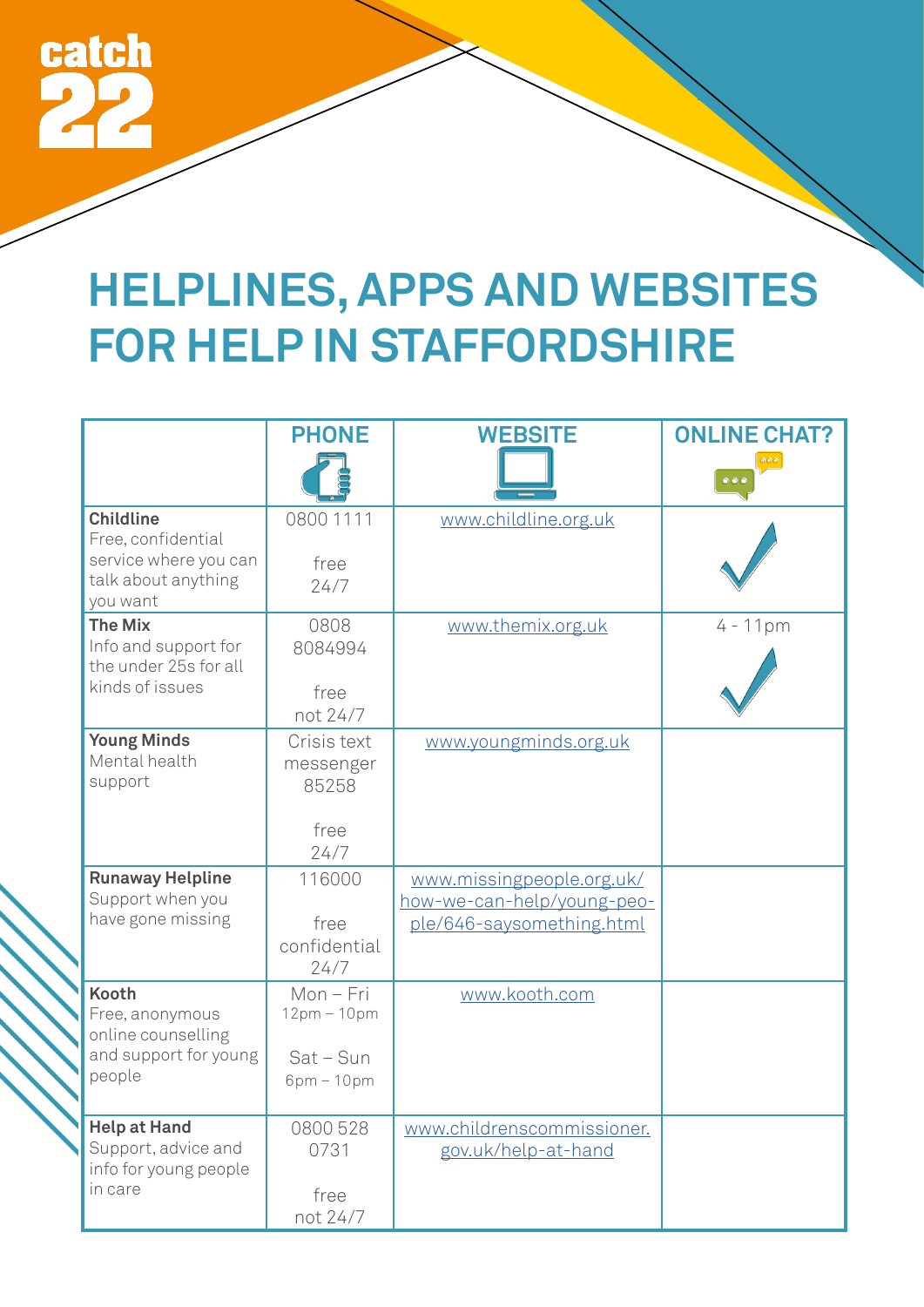|                                                                                                              | <b>PHONE</b>                                                                 | <b>WEBSITE</b>                                                                                                                                           | <b>ONLINE CHAT?</b> |
|--------------------------------------------------------------------------------------------------------------|------------------------------------------------------------------------------|----------------------------------------------------------------------------------------------------------------------------------------------------------|---------------------|
| stopitnow!<br>Help if you are<br>worried about your<br>online behaviour or<br>someone else's                 | 0800 1111<br>free<br>24/7                                                    | www.stopitnow.org.uk                                                                                                                                     |                     |
| B-eat<br>Support with eating<br>disorders                                                                    | 0808801<br>0711<br>or<br>0808801<br>0677<br>free<br>confidential<br>not 24/7 | www.beateatingdisorders.org.uk                                                                                                                           |                     |
| <b>Brook</b><br>Sexual health advice<br>for under 25s                                                        | X                                                                            | www.brook.org.uk                                                                                                                                         |                     |
| <b>Children's Society</b><br>Support with various<br>mental health and<br>emotional issues for<br>$13 - 17s$ | X                                                                            | www.childrenssociety.org.uk/<br>mental-health-advice-for-chil-<br>dren-and-young-people/the-ad-<br>vice-resource-vault/advice-for-<br>children-age-13-17 |                     |
| <b>SelfHarm UK</b><br>Support with self<br>harm                                                              | X                                                                            | www.selfharm.co.uk                                                                                                                                       |                     |
| <b>Shout</b><br>Crisis text messenger<br>service<br>(any age)                                                | Text 85258<br>24/7                                                           | https://www.giveusashout.org/<br>get-help/                                                                                                               |                     |
| <b>Calm Harm</b><br>Free app to help<br>manage self-harm<br>urges                                            | X                                                                            | https://calmharm.co.uk/                                                                                                                                  |                     |
| <b>The Hideout</b><br>Domestic Abuse<br>website for young<br>people                                          | X                                                                            | http://thehideout.org.uk/                                                                                                                                |                     |
| <b>Frank</b><br>Honest information<br>and advice about<br>drugs and alcohol                                  | 0300<br>1236600<br>Text 82111<br>confidential<br>24/7                        | https://www.talktofrank.com/                                                                                                                             |                     |
| <b>CEOP</b><br>Reporting online<br>sexual abuse or<br>content                                                | X                                                                            | https://www.ceop.police.uk/<br>safety-centre/                                                                                                            |                     |

i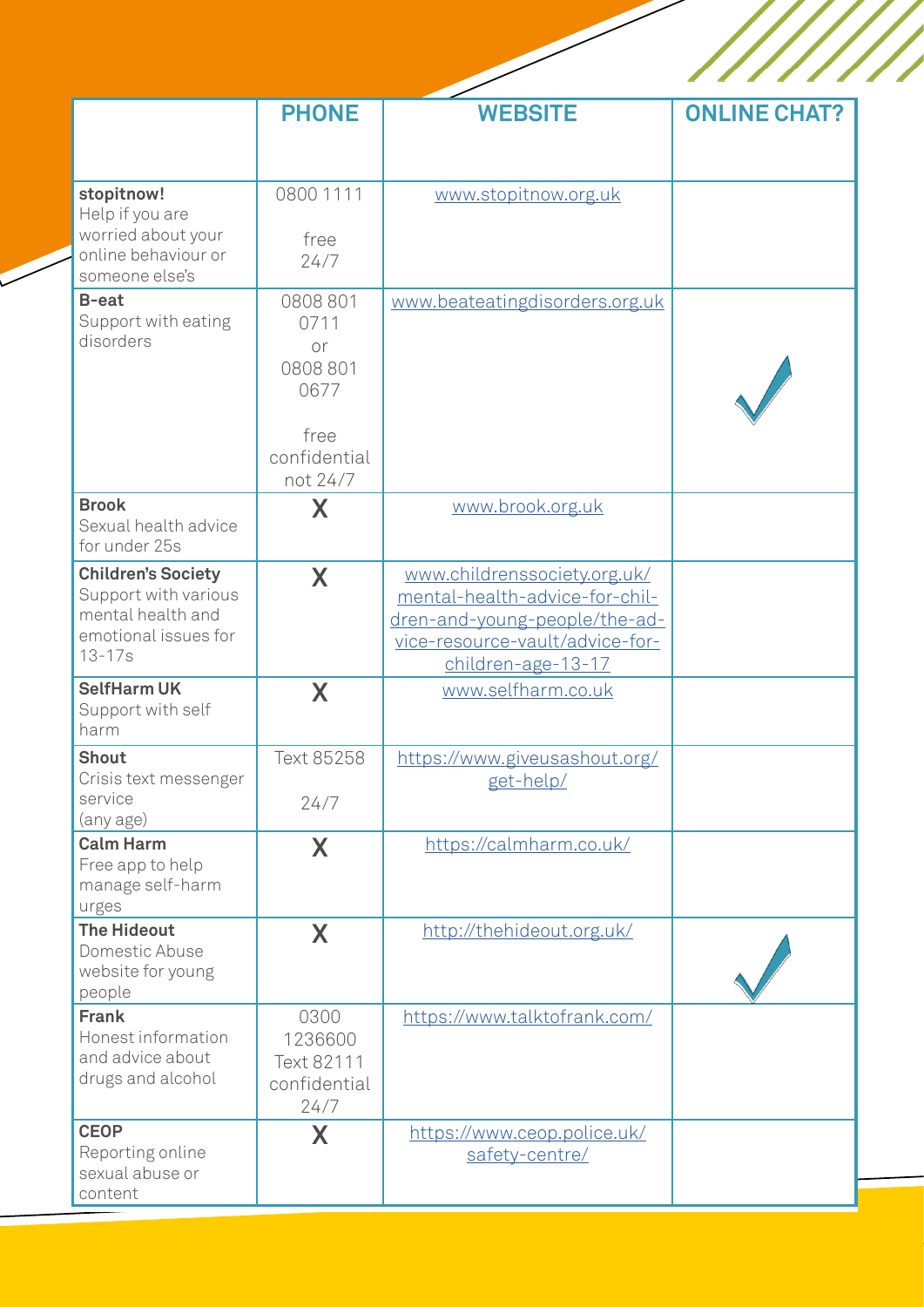|                                                                                                                                                                             | <b>PHONE</b>     | <b>WEBSITE</b>                                                                                                                                  | <b>ONLINE CHAT?</b><br>$\bullet\bullet\bullet$                                                   |
|-----------------------------------------------------------------------------------------------------------------------------------------------------------------------------|------------------|-------------------------------------------------------------------------------------------------------------------------------------------------|--------------------------------------------------------------------------------------------------|
| <b>Samaritans</b><br>Free confidential<br>support line for<br>people who are<br>feeling desperate                                                                           | 116 123          | https://www.samaritans.org/                                                                                                                     | On it's way!<br>Chat will be<br>available soon.                                                  |
| <b>MeeTwo</b><br>Free mental health<br>support app for young<br>people to talk to ex-<br>perts or people with<br>similar issues                                             | X                | https://www.meetwo.co.uk/                                                                                                                       | anonymous posts in<br>the app allow chat<br>with other people<br>(posts moderated in<br>advance) |
| <b>Fearless</b><br>Information and<br>advice about youth<br>crime.100% anony-<br>mous crime reporting                                                                       | X                | https://www.fearless.org/en                                                                                                                     |                                                                                                  |
| <b>Stoke-on-Trent</b><br><b>StayWell Service</b><br>Refer yourself for<br>group or one-to-one<br>support                                                                    | 01782418<br>518  | staywell.here4u@changes.<br>org.uk                                                                                                              | Full directory of local<br>services, visit their<br>website<br>changeshere4u.org.uk              |
| <b>Staffordshire</b><br><b>Connects Mental</b><br><b>Health Pathway</b><br>directory of local<br>support                                                                    | 0333 150<br>3456 | https://www.staffordshirecon-<br>nects.info/kb5/staffordshire/<br>directory/advice.page?id=0rW-<br>BovMeR5E                                     |                                                                                                  |
| <b>Mental Health</b><br>support pathway for<br>North Staffordshire-<br>find where and how<br>to get the support you<br>need                                                 |                  | https://search3.openobjects.<br>com/mediamanager/stafford-<br>shire/hub/files/0children_s_<br>mental_health_support_north_<br>staffs_latest.pdf |                                                                                                  |
| <b>Mental Health</b><br>support pathway for<br>South Staffordshire-<br>find where and how<br>to get the support you<br>need                                                 |                  | https://search3.openobjects.<br>com/mediamanager/stafford-<br>shire/hub/files/0children_s_<br>mental_health_support_south_<br>staffs_latest.pdf |                                                                                                  |
| Savana - free coun-<br>selling and support<br>services for anyone<br>from the age of 4 who<br>has been affected by<br>sexual violence and<br>abuse.                         | 01782<br>433204  | savana.org.uk                                                                                                                                   |                                                                                                  |
| Catch22 Stoke-on-<br><b>Trent &amp; Staffordshire</b><br>- support for children<br>reported missing or<br>for children and young<br>people at risk of child<br>exploitation | 01782<br>237106  | https://www.catch-22.org.<br>uk/services/stoke-stafford-<br>shire-cse-missing/                                                                  |                                                                                                  |